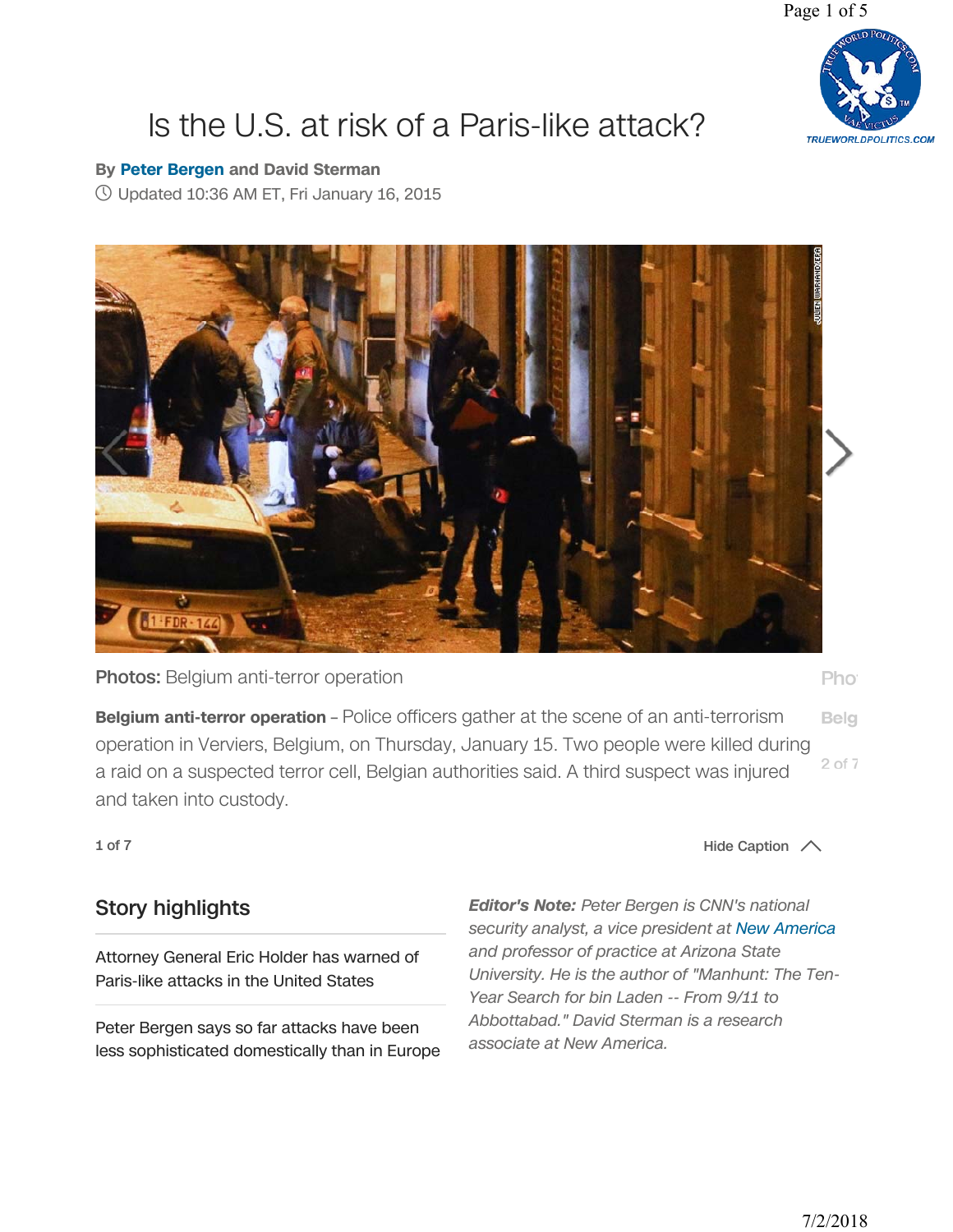**(CNN) —** The difference between the scale of the European terrorist threat and the threat in the United States was underlined by Wednesday's arrest of Christopher Lee Cornell, a 20-year-old Ohio resident, who had been monitored by an FBI informant and was allegedly plotting an attack, inspired by ISIS, against the U.S. Capitol.

One day after Cornell's arrest Belgian authorities took down a group they believed was plotting imminent attacks, resulting in a battle with the suspects who opened fire with military weaponry and handguns. Two of the suspects were killed. Some members of the group had reportedly returned from fighting in Syria with ISIS.



Peter Bergen

The two cases could hardly be more different. In Ohio, we saw the arrest of a classic lone wolf allegedly inspired by ISIS with aspirations to carry out an attack but scant capabilities, while in Belgium we saw the takedown of what appears to have been an ISIS cell with serious capacities for attack.

This contrast can also be seen if we carefully analyze the tactics and characteristics of last week's Paris attacks and compare them with the Boston Marathon bombing in 2013.

In Paris jihadist terrorists killed 17 people in a series of attacks, beginning with the assault on the offices of Charlie Hebdo, followed by the killing of a

policewoman and a hostage-taking in a kosher grocery. The attacks received sustained global media coverage throughout the three days that they unfolded.

In addition to the three shooters, at least a dozen others are suspected of some kind of involvement in the Paris attacks.

The attackers had a substantial weapons cache, including assault rifles, Molotov cocktails, a grenade and even a rocket-propelled grenade. They also had bulletproof vests.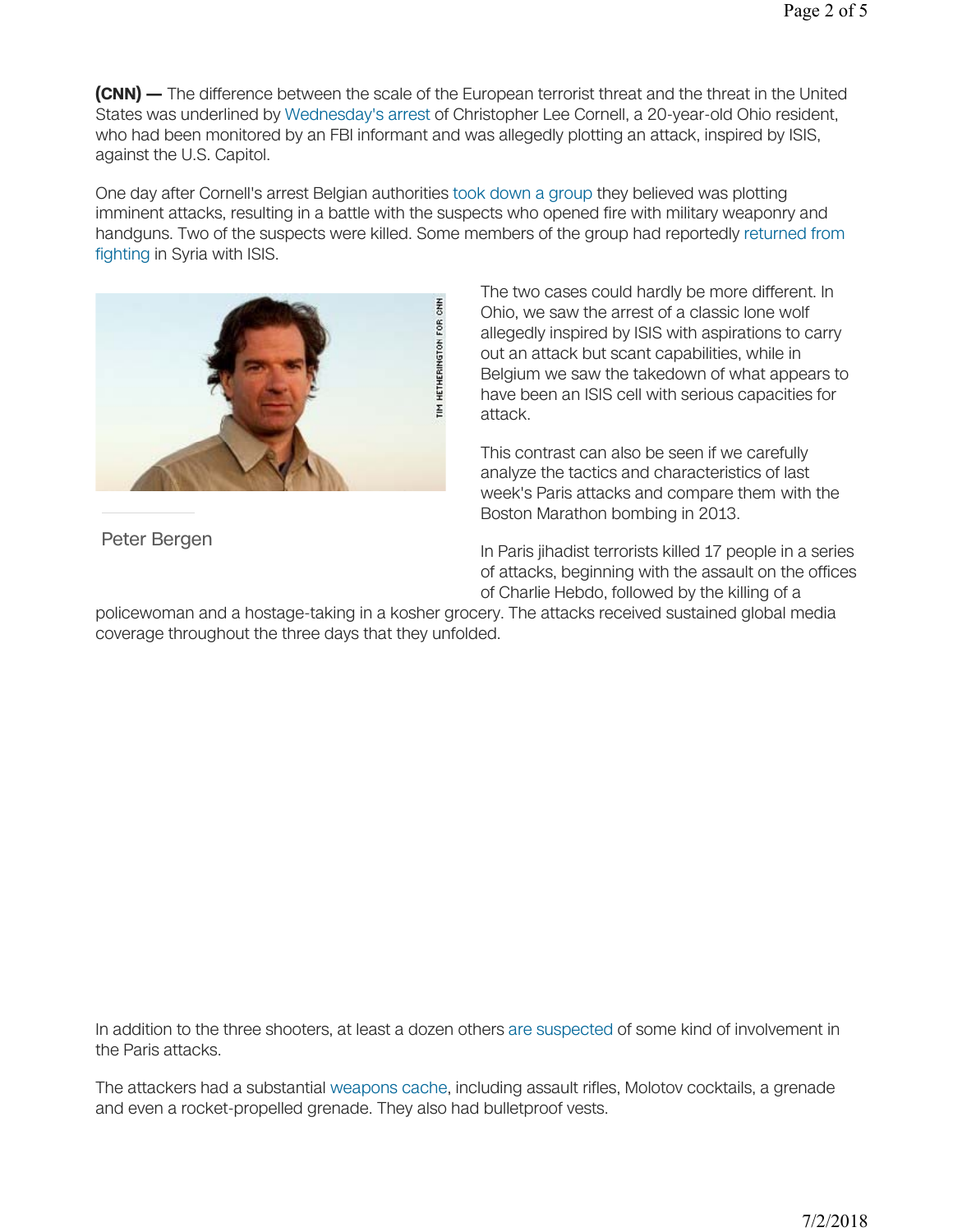

Related Video: Counterterrorism operation underway in Europe 04:05 Two of the attackers had traveled to Yemen, where they received training from Al Qaeda in the Arabian Peninsula.

The attacks in Paris were the most deadly by jihadists in Europe in a decade. The terrorists adopted so-called Fedayeen -- "those who sacrifice themselves" -- tactics in which armed men assault targets with the intention of fighting to the death to prolong the battle as long as possible, thereby maximizing media coverage and the number of casualties.

The most deadly example of such an attack were the assaults in Mumbai, India, in 2008 by 10 Pakistani Lashkar-e-Taiba operatives, which killed 166 people.

Similar to those in Paris, the Mumbai attacks

involved multiple targets, the operatives were armed with assault rifles, and the men had received training from a terrorist organization. The Mumbai attacks lasted four days, and they were intensively covered by media from around the world.



Related Video: The battle against extremism 06:15

On the other end of the spectrum, the Boston Marathon bombing provides an example of a less sophisticated attempt at a Fedayeen-style attack. On April 15, 2013, Tamerlan and Dzhokhar Tsarnaev allegedly detonated two bombs along the route of the Boston Marathon, killing three people. Three days later the Tsarnaevs allegedly shot and killed a police officer at the campus of the Massachusetts Institute of Technology, and in the early morning of April 19 the Tsarnaevs had an intense firefight with police in which Tamerlan was killed and Dzhokhar was wounded and later taken into custody.

As was the case in Paris, the Boston bombers had multiple targets, and the attackers appear to have intended to conduct attacks until they died. However, the bombers were not trained abroad by

a terrorist group; they were not part of a larger group of conspirators, and they were not as well-armed as the Paris conspirators.

The Paris terrorists were more sophisticated in their tactics and training than the Boston bombers, but the Paris attacks were far less sophisticated than the attacks in Mumbai.



The terrorists in Mumbai received direction on their cell phones throughout their assault from their commanders who were manning a control room in Pakistan. The Mumbai attacks also involved a larger number of people -- the 10 gunmen who infiltrated India as well as many others who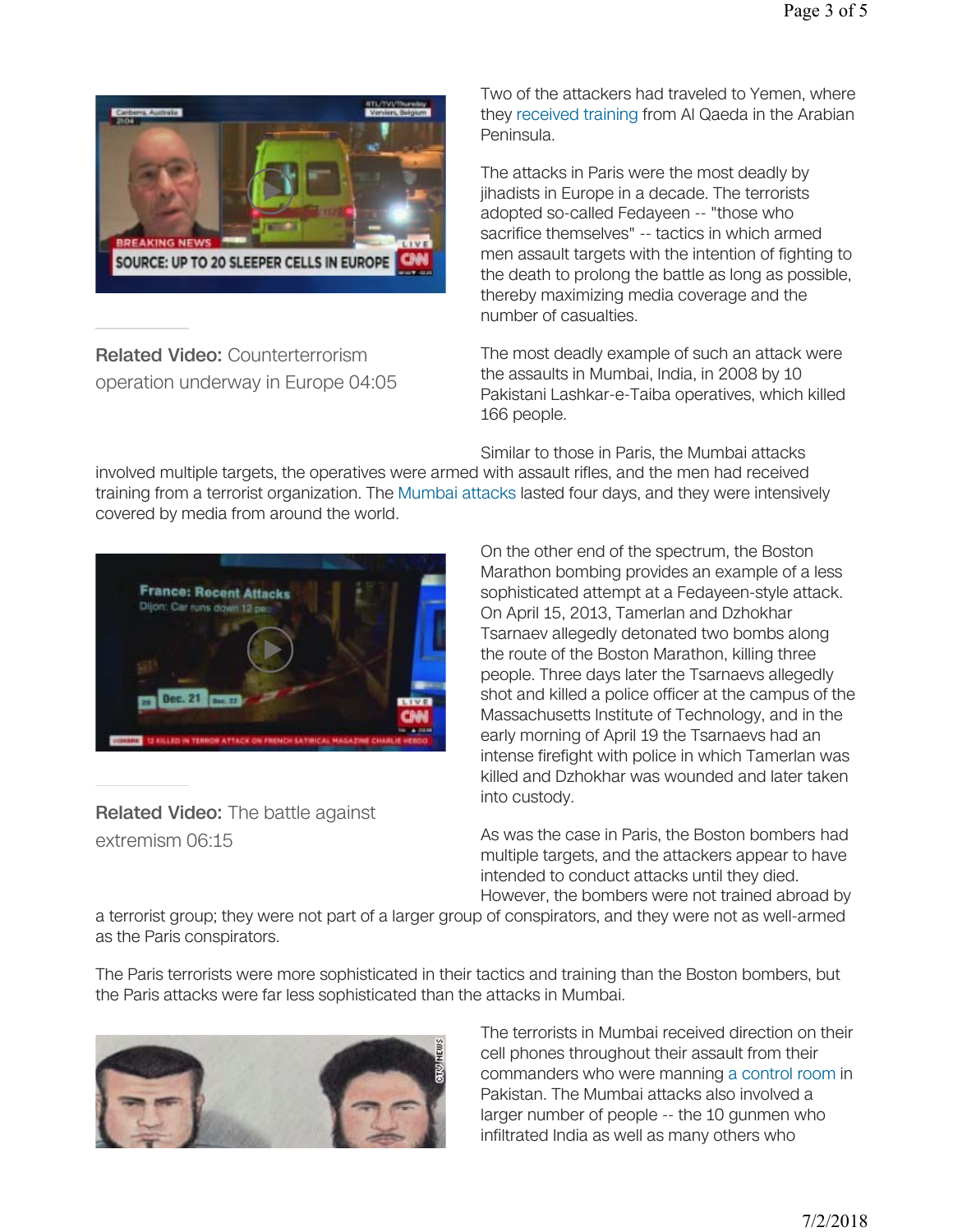

Related Video: Police: Twin brothers plotted terror attack 02:03

we're going to have to confront in the future."

provided training and support from Pakistan during the attack.

The Paris attacks were, in short, a hybrid of the terrorist tactics that we saw in Boston with the tactics we saw in Mumbai.

U.S. security officials warn that the United States is at risk of similar attacks to those that occurred in Paris. Attorney General Eric Holder told CNN's State of the Union, "What we saw in France over the course of this last week is unfortunately what

The United States is certainly at risk of some version of a Paris-like attack using Fedayeen-style tactics. After all, a much-less sophisticated version -- the Boston attacks in 2013 -- has already happened.

However, the history of jihadist plots inside the United States since 9/11 suggests that the combination of terrorist characteristics and tactics that we saw in the Paris attacks would be unusual in the United States.



Related Video: Ohio terror suspect's father: My son 'was coerced' 02:33

In none of the deadly attacks conducted in the United States since 9/11 have the participants received training from terrorist organizations abroad.

Carlos Bledsoe, who killed a U.S. soldier in Little Rock, Arkansas, in 2009; Maj. Nidal Hasan, who killed 13 at Fort Hood, Texas, the same year; and the Boston bombers were all so-called lone wolves, none of whom had training or direction from a terrorist organization.

These are in marked contrast with France. As The New York Times notes thousands of French citizens have traveled to fight in Syria or Iraq and 200 have returned, a far less manageable challenge than the 150 or so Americans who have reportedly gone or attempted to go to fight in the

Syrian conflict. Of those Americans, only about a dozen have joined jihadist groups, according to FBI Director James Comey.

This is not to say that Holder's warnings should be dismissed. Firearms are, of course, widely available in the United States, and one can certainly imagine a jihadist group forming to conduct an armed assault.

A few such plots involving more than one or two lone wolves have been foiled in the United States - although none in the past few years. In 2009, for instance, the FBI arrested a group of seven men in North Carolina led by Daniel Boyd, who had amassed firearms and plotted attacks in the United States. The plot was foiled because informants had long monitored it after Boyd's activities came to the FBI's attention in 2005.